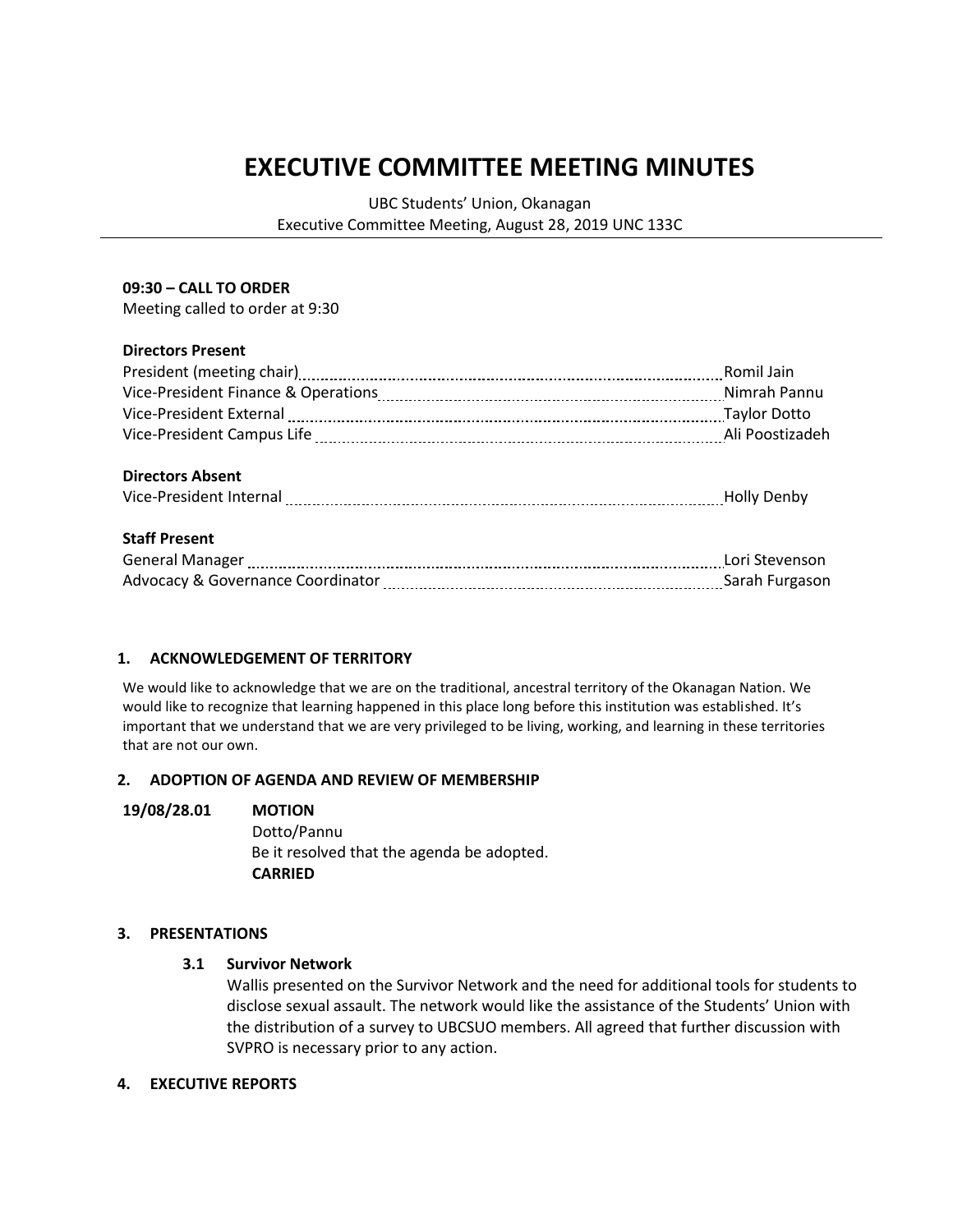Executives provided updates on their activities.

## **4.1 President**

Work on the UBC VP HR Committee; working with Alumni UBC, improvements to internal communication, create speech

## **4.2 VP Finance and Operations**

Getting organized, club orientation presentation, club funding, legacy fund applications

**4.3 VP Internal** Absent

## **4.4 VP External**

Working on Expo with sponsors, clubs and course unions. Getting items ready for campaigns tables.

## **4.5 VP Campus Life**

Busy with Frosh preparations; ticket sales for Frosh concert remain strong. Launched White T-shirt event.

## **4.6 General Manager**

Hiring and onboarding new staff members; reposting Campus Life Coordinator position. Date set for meeting with BCGEU. Working on last minute items that are coming up prior to start of term.

# **5. OLD BUSINESS**

## **6. NEW BUSINESS**

## **6.1 Board of Director Work Summary**

**19/08/28.02 MOTION** Dotto/Pannu Be it resolved that the Board of Director work summary be approved as attached. **CARRIED 19/08/28.03 MOTION** Poostizadeh/Pannu Be it resolved that the May and June work summary for Director Isaac be approved as attached. **CARRIED**

## **6.2 Legacy Fund Applications**

## **19/08/28.04 MOTION**

Pannu/Dotto Be it resolved that legacy fund applications be approved as follows: #31 in the amount of \$2,000 #34 in the amount of \$300

# **19/08/28.05 MOTION TO AMEND** Pannu/Poostizadeh Be it resolved that #31 be removed from motion 19/08/28.04. **CARRIED**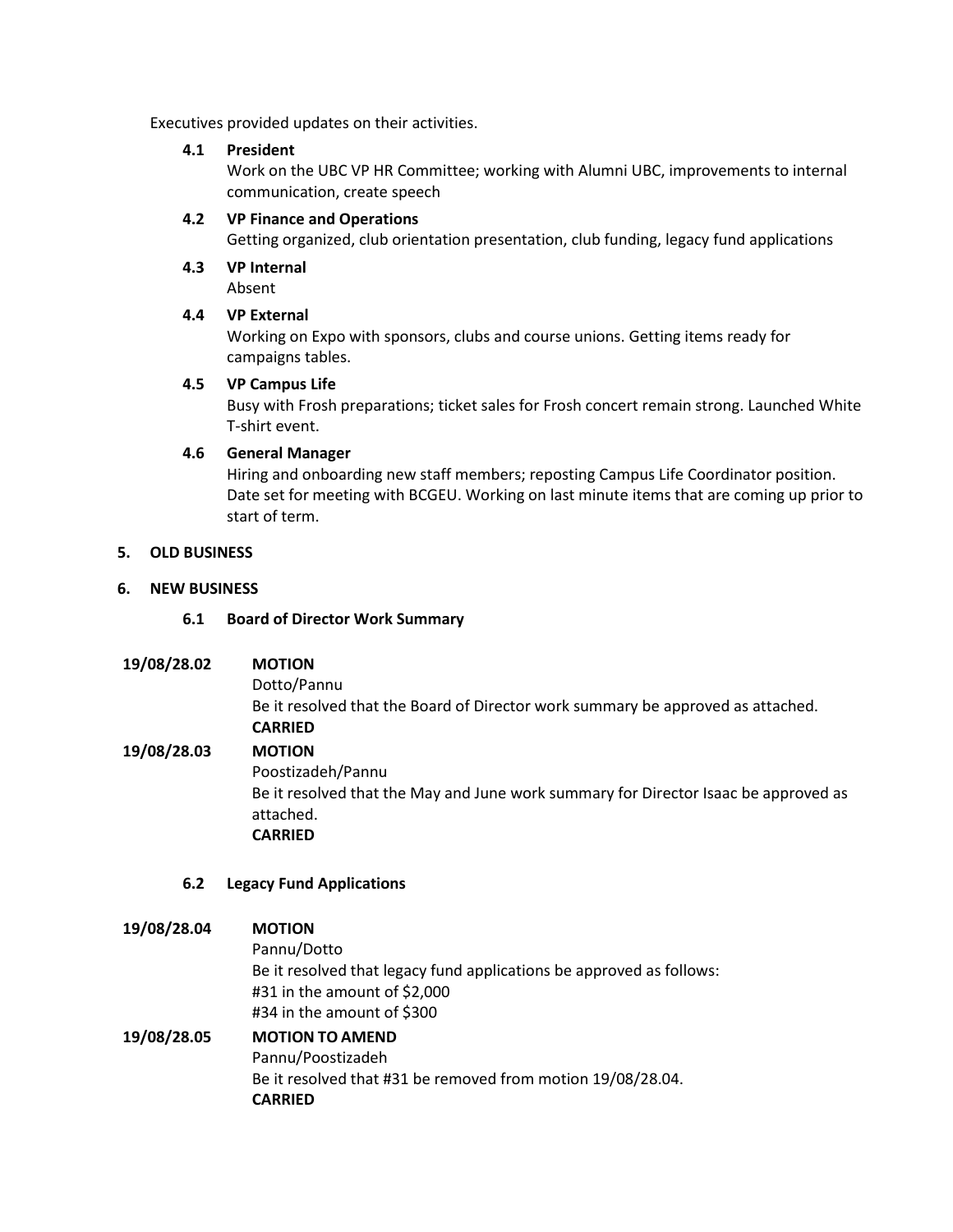#### **7. INFORMATION ITEMS**

#### **7.1 Discussion and Announcements**

#### **7.1.1 Board of Governors Meeting**

Directors discussed their presentation to the Board of Governors

#### **7.1.2 Board of Governors/Senate Representative Board Meeting Participation**

Future board meetings to include reporting from Board of Governor/Student Senate Caucus representatives. Jain will set up a meeting with student representatives.

#### **7.1.3 Executive Office Hours**

Furgason reminded executives to send their office hours to White for posting at the front desk.

#### **7.1.4 Mailchimp**

Furgason presented the option of purchasing Mailchimp to allow for greater access and options on the platform which will create greater efficiency for the office. Pootizadeh, Dotto, and Pannu spoke in favour.

#### **19/08/28.06 MOTION**

Pannu/Poostizadeh Be it resolved that UBCSUO purchase Mailchimp premium for the 2019/20 academic year.

# **CARRIED**

#### **7.1.5 Communication and Accountability**

Stevenson requested better communication to ensure important action items are not missed.

Poostizadeh requested that UBCSUO full-time staff members have access to Executive Director time sheets.

Stevenson reminded everyone to use Slack for quick communication and that a weekly email update from each committee could be helpful. Poostizadeh suggested a quick update on Slack would be more accessible. All agreed.

Furgason requested committee meeting minutes be submitted via email no less than 72 hours after the meeting.

## **7.1.6 Thrive Month**

Stein provided an update on Thrive Month and mental health initiatives. More help is needed to ensure events are successful. Directors asked how they could best provide support. Furgason recommended that the work be directed to a committee. Poostizadeh informed the group that future plans are to have mental health initiatives